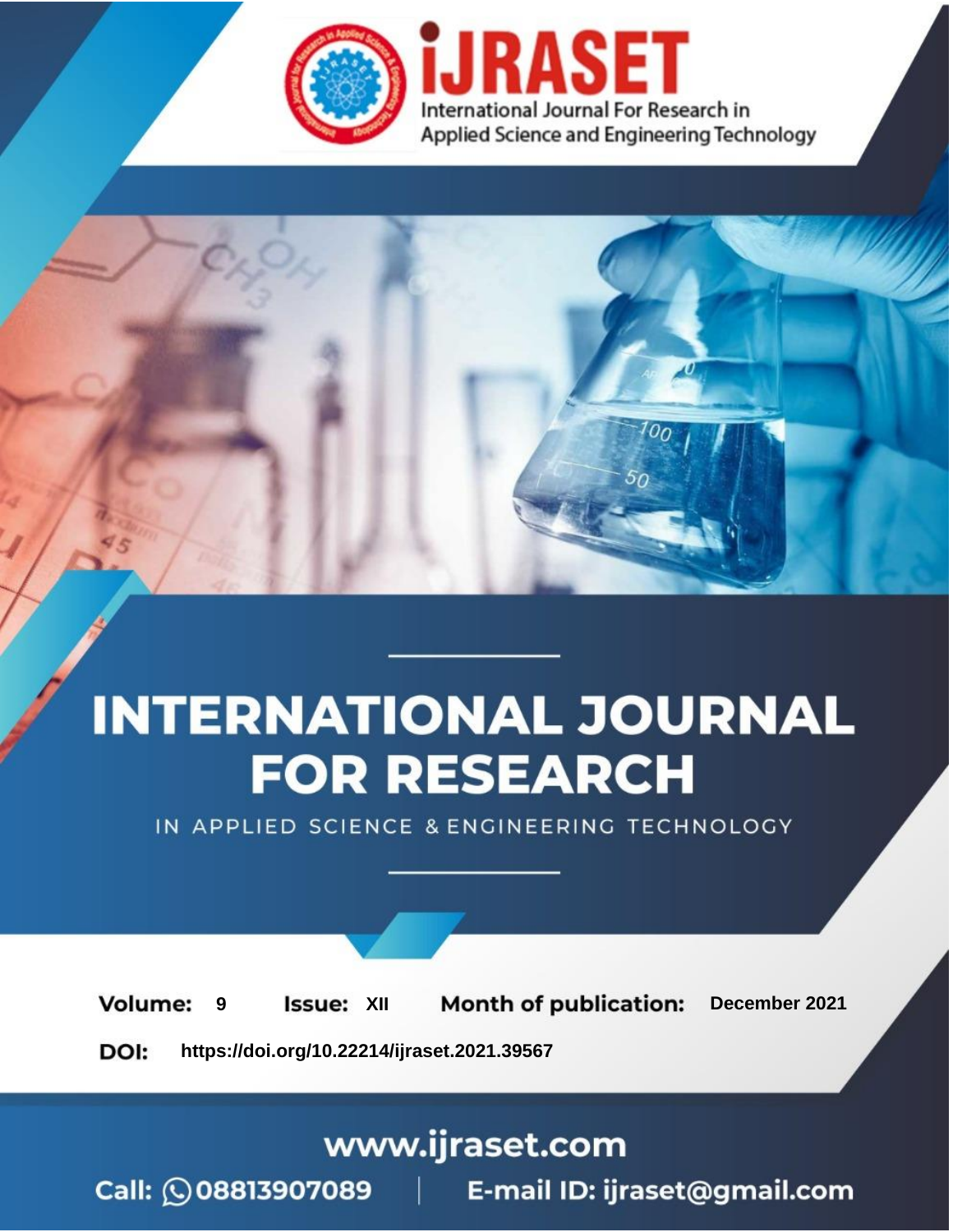

# **Security Techniques in MANET: A Study**

# Atul Patial

*Research Scholar, Computer Science and Engineering, Chandigarh University, Gharuan, Mohali (Punjab)*

*Abstract: MANET (mobile ad hoc network) is considered to be a network with no centralized control. This network typically faces two major challenges related to routing and security. Both these issues affect the performance of this network to a large extent. The black hole attack belongs to the category of active attacks that are launched to reduce the network throughput and other parameters. The research works carried out in the past used different techniques to isolate malicious nodes, but with the inclusion of extra hardware and software tools. The various techniques for the security in MANET are analyzed in terms of certain parameters.* 

*Keywords: MANET, Black Hole, Security Techniques*

### **I. INTRODUCTION**

MANET becomes an interesting field for research as this network is less expensive and contains mobile devices of small as well as big sizes. This innovative genre of self-organizing network leads to integrate the wireless communication with a node having higher mobility. Different from the conventional wired networks, this kind of network is not consisted of any permanent model such as sink, central control point etc.

The relationship among nodes is assisted in developing a random topology. MANET has acquired the popularity among researchers for their implementation in various applications such as applications of armed forces in which topology of network is changed rapidly for representing the operational activities of army and disaster recovery movements and the current framework has not contained any functionality [1].

These networks are effective for the virtual conferences as it has self-organized infrastructure at which a conventional network setup is established that is a tedious and costly task. The conventional networks are utilized to accomplish diverse tasks to transmit the packet, perform the routing, and to manage the network with the help of dedicated nodes. Consequently, all the existing nodes are implemented to perform these tasks collaboratively. In MANETs, the deployed nodes focus on multi-hop strategy for establishing the communication with each other. It means that the motes that are within radio range of each other are free to interact via wireless channels in direct manner where as the nodes that are far away must rely on intermediate nodes for acting like the routers in order to deliver the message. Mobile nodes are capable of moving, exiting and joining the networks. To update the routes is required as these networks have dynamic topology.

The security has been a major field of research since last decades in wire line networks. Thus, various novel non-trivial issues are occurred in Mobile as hoc Networks for security design as this network has effective attributes. Consequently, the standard security techniques of wired networks cannot be applied directly to MANET domains. The main objective of security techniques is that security services must be offered, such as privacy, integrity and availability to mobile users. To achieve this goalmouth, security techniques must be capable of securing all the algorithms. The technique to protect MANETs has two categories. The proactive technique focuses on implementing diverse kinds of cryptographic techniques for prohibiting an attacker when it launches the attacks in the first area. The reactive technique can detect security threats in advance and reverts back accordingly. Due to the deficiency of a clear line of defence, the major purpose of whole security technique is to combine both techniques and include all 3 elements. To illustrate, we can use proactive technique for ensuring the accuracy of routing positions, whereas the packet relaying operations are protected with the deployment of reactive method. Security is a chain, and considers as a secure link. In case of absence of single component, the strength of the entire security solution faces the degradation.

Mobile ad hoc Networks have susceptibility against routing attacks namely blackhole and Gray hole due to unavailability of any existing substructure along with the dynamic topology characteristic. Black hole attack is such a DoS attack. The blackhole attack allows a node for relaying a malevolent message in which direct route is constructed to the destination for intercepting the messages [5]. Hence, a malevolent node is able to transmit false RREP messages for attracting all packets, and deceitfully claiming that it contains forge direct route to the destination and then leads to drop these packets without sending them to the destination. An example of black hole node is shown in Fig. 1.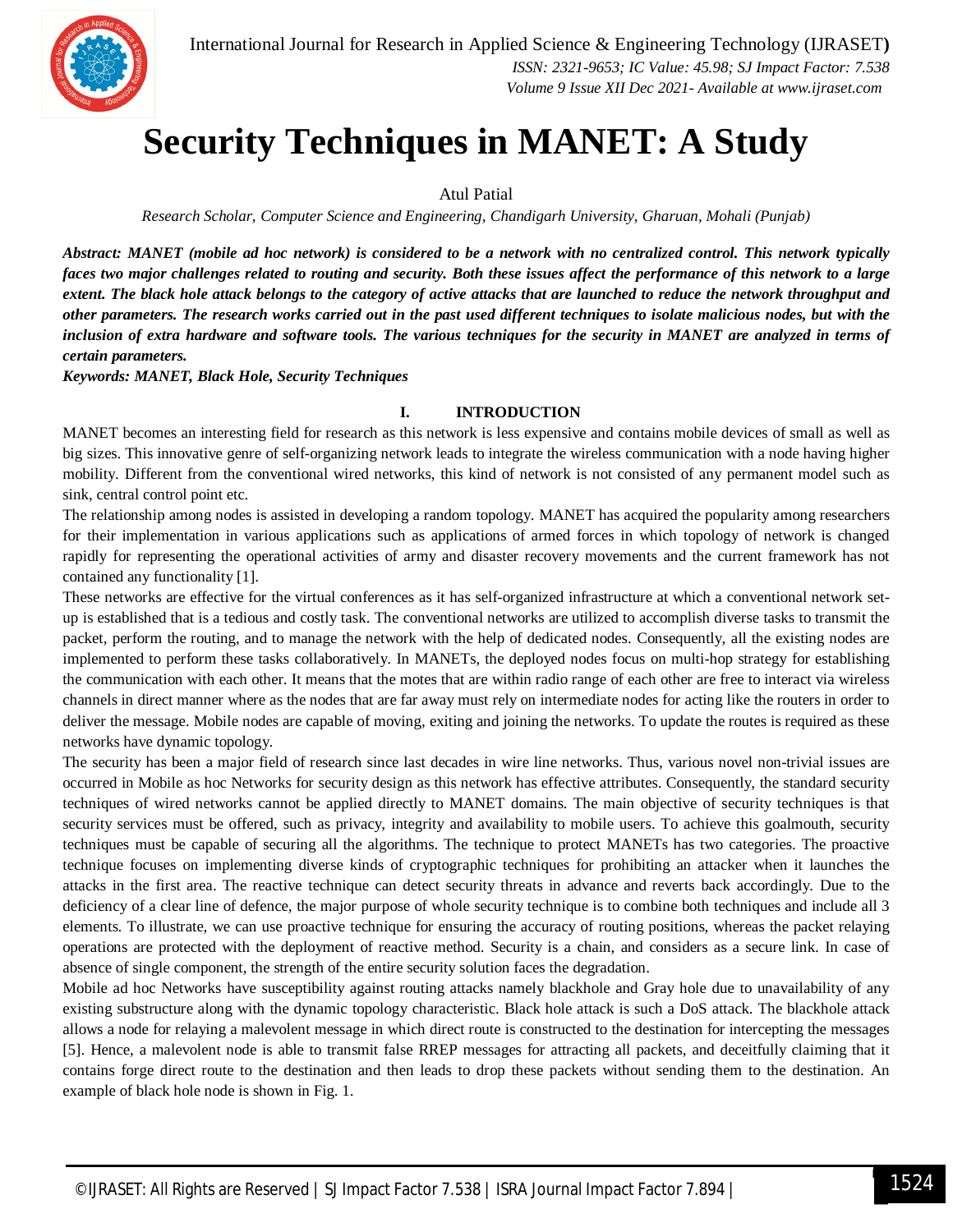



Figure 1: Blackhole attack–node n4 drops all the data packets.

The source node is represented with $n_1$  and the node D denotes the destination node.  $n_4$  is responsible for transmitting the forged route request packets. The source node is utilized for forwarding RREQ to its neighbouring nodes for establishing a path towards destination.  $n_6$  is deployed to forward the route request packet to  $n_7$  and  $n_8$ ,  $n_9$ ,  $n_{10}$  nodes assist insending the packet to the destination. Thereafter, node D is used to revert back to route request packet and represent it as target node. But, on the other path, $n_3$  is utilized to forward the route request packet ton<sub>4</sub>. Generally,  $n_4$  must have potential for sending the route request packet to  $n_5$  tocreate the routing path [6]. The malicious moten<sub>4</sub> sends forged packet and claims that it has the shortest path to destination. Moreover, the node $n_4$  drops the received packet that  $n_3$  has transmitted and forwarded it to target. Network operation stops working due to the inaccurate routing as the malicious node  $n_4$  is present. Consequently, the network has poor PDR as the blackhole node is present in the network.

### **II. LITERATURE REVIEW**

Elbasher Elmahdi, et.al (2020) projected an innovative method in order to transmit the data with reliability and security in MANETs when the blackhole attacks were occurred on the basis of AOMDV algorithm [7]. The message was split into diverse paths and HE was implemented to perform the cryptography. The constancy of the projected method was proved as it attained higher PDR and resistance for dealing with the attack. The experimental outcomes indicated the supremacy of the projected method over the traditional model and assisted in boosting the packet delivery ratio and throughput when the blackhole attack was activated in network.

Sijan Shrestha, et.al (2020) discussed that the blackhole attack had interrupted the flow of data to mitigate the network efficacy [8]. Thus, an algorithm was suggested on the basis of a technique utilized to change the sequence number of control packets such as the Route Reply Packets of AODV routing algorithm so that the blackhole nodes were detected and the data loss was diminished with the elimination of the route via Blackhole nodes. The experimental outcomes demonstrated that the suggested algorithm performed effectively in IDS.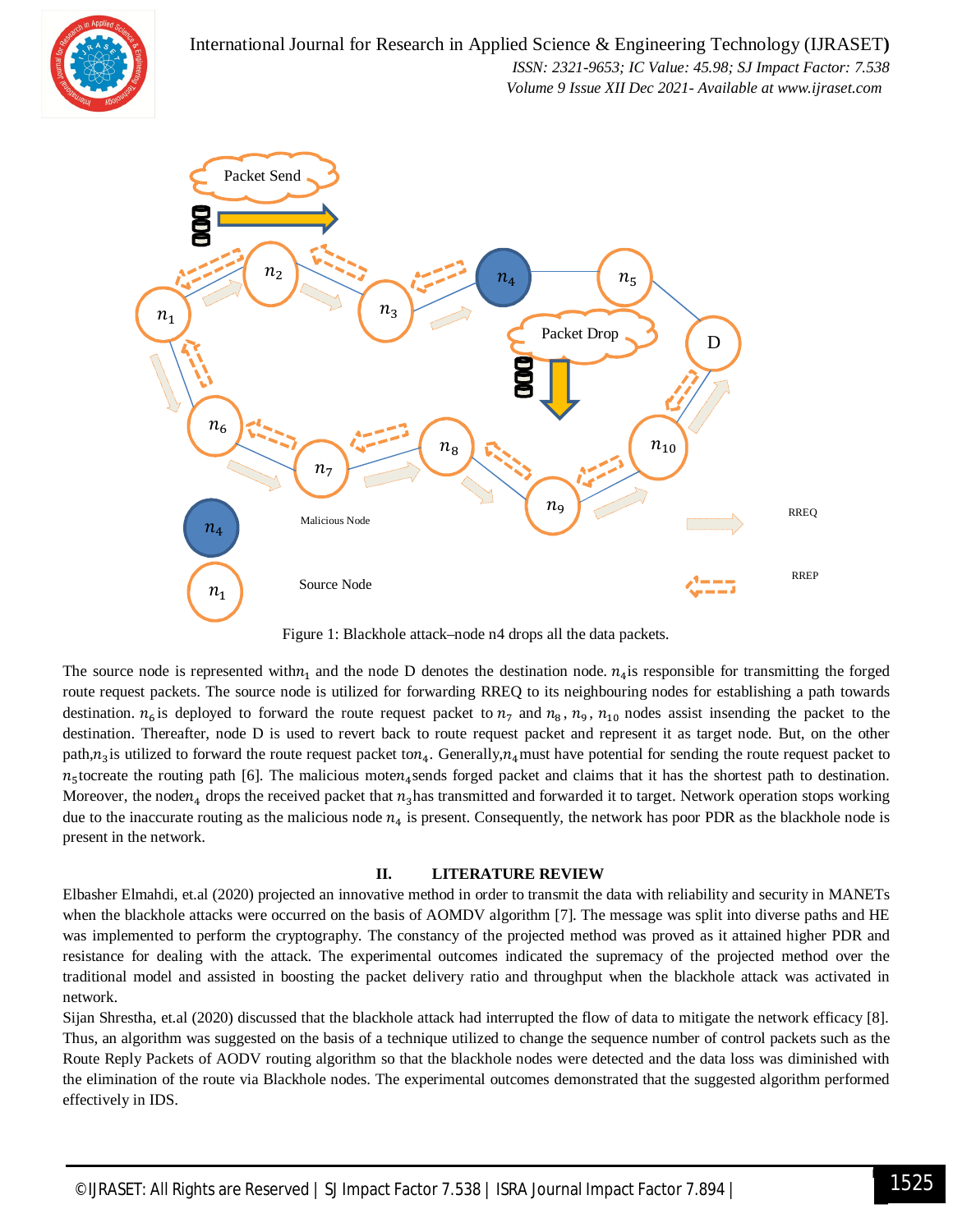

International Journal for Research in Applied Science & Engineering Technology (IJRASET**)**  *ISSN: 2321-9653; IC Value: 45.98; SJ Impact Factor: 7.538*

 *Volume 9 Issue XII Dec 2021- Available at www.ijraset.com*

Shweta Pandey, et.al (2020) introduced a mechanism to establish using which higher QoS parameters were obtained because of the behavior of Mobile ad-hoc Network [9]. The trust was computing using Ad-hoc-on-Demand Distance Vector. Artificial Neural Network and Support Vector Machine algorithms were implemented to identify the black hole attack in network. The outcomes were generated after comparing the introduced mechanism with others. An analysis was performed on acquired outcomes considering several nodes. The experimental results depicted the efficacy of introduced mechanism for mitigating the energy use up to54.72%, enhancing the throughput by 88.68kbps, PDR up to 92.91% and E2E delay by 37.27ms.

Vedant Sharma, et.al (2020) developed TCP analysis so that the blackhole attack was detected [10]. In diverse circumstance, reliable transport layer algorithm TCP was analyzed for the effects of the attack on network. For this, a set of metrics was utilized to analyze the effects in the simulation. The simulation results indicated that the developed approach had attained superior throughput and E2E delay.

Aly M. El-Semary, et.al (2019) established a secure MANET algorithm known as BP-AODV in order to address the security issues about Secure-Ad hoc On-Demand Distance Vector [11]. Furthermore, a cooperative blackhole attack occurred in routing process was mitigated and the preventive measures were obtained to deal with the attack while transmitting the data using this algorithm. The chaotic map attributes were exploited to expand the functionality of the Ad hoc on-Demand Distance Vector so that the established algorithm was constructed. The experimental outcomes revealed that the established algorithm was more secure as compared to the SAODV protocol and offered protection against the blackhole attack.

ElbasherElmahdi, et.al (2018) designed a reliable and secure technology of data transmission for MANETs (mobile ad-hoc networks) to counter blackhole attacks [12]. Two strategies called AOMDV (Adhoc On-Demand Multipath Distance Vector) protocol and HE (Homomorphic Encryption) system were presented for this purpose. The new technology met the standard of scalability. In simulation-based results, the devised methodology showed considerable improvement in PDR (Packet Distribution Ratio) and network throughput under blackhole attack scenario.

Mohammed Baqer M. Kamel, et.al (2017) developed a STAODV (secure and trust-based approach method based on ad hoc on demand distance vector) protocol to make AODV protocol securer [13]. This protocol helped identify adversaries who used preceding information to activate attack in the network. A confidence level was attached to each node that took part in the detection of that node's trust level. The black hole attack was dealt with by examining every packet received. The developed algorithmic scheme provided an improved PDR and throughput to counter black hole attack activated by multiple spiteful nodes.

Amar Taggu, et.al (2018) presented a basic and effectual IDS (Intrusion Detection Scheme) for the application layer of ad hoc networks for blackhole detection [14]. Subsequently, reverse root detection techniques were carried forward to detect blackholes in the network. These Multiple black holes were discovered in the DSR protocol-supported MANET (Mobile Ad-hoc Network) through Mas (Mobile Agent) and this approach was extended to trace route. The MA confirmed that that there was no need to modify existent routing algorithms or other lower layers. In the simulation results, the formulated algorithmic scheme discovered single and multiple blackhole nodes at different speeds of the mobile nodes.

Preeti Tonane, et.al (2018) introduced trust technique based on vector. This approach was applied to the conduct of nodes during the broadcast and plunging of the data packets for deciding the trust on all nodes [15]. The ECR (Enhanced Certificate Revocation) technique was carried out for keeping away from the aggressor for which the blackhole assailant was boycotted. The configuration and node were made safer by allocating a novel key for each individual node that was equipped for keeping away from the greater part of the assaults in MANETs.ECR was aimed at performing proficient denial of nodes that behaved mischievous. Subsequently, the time revocation got improved. The introduced framework was relevant for mitigating the energy utilization of the nodes with less interaction and computation cost.

| Author           | Year | Description                            | <b>Outcomes</b>                    |
|------------------|------|----------------------------------------|------------------------------------|
| Elbasher Elmahdi | 2020 | An innovative method in order to       | The<br>experimental<br>outcomes    |
|                  |      | transmit the data with reliability and | indicated the supremacy of the     |
|                  |      | security in MANETs when the            | projected<br>method<br>the<br>over |
|                  |      | blackhole attacks were occurred on     | traditional model and assisted in  |
|                  |      | the basis of AOMDV algorithm. The      | boosting the packet delivery ratio |
|                  |      | message was split into diverse paths   | and throughput when the blackhole  |
|                  |      | was implemented to<br>HE<br>and        | attack was activated in network.   |
|                  |      | perform the cryptography               |                                    |

Table 1: Table of Comparison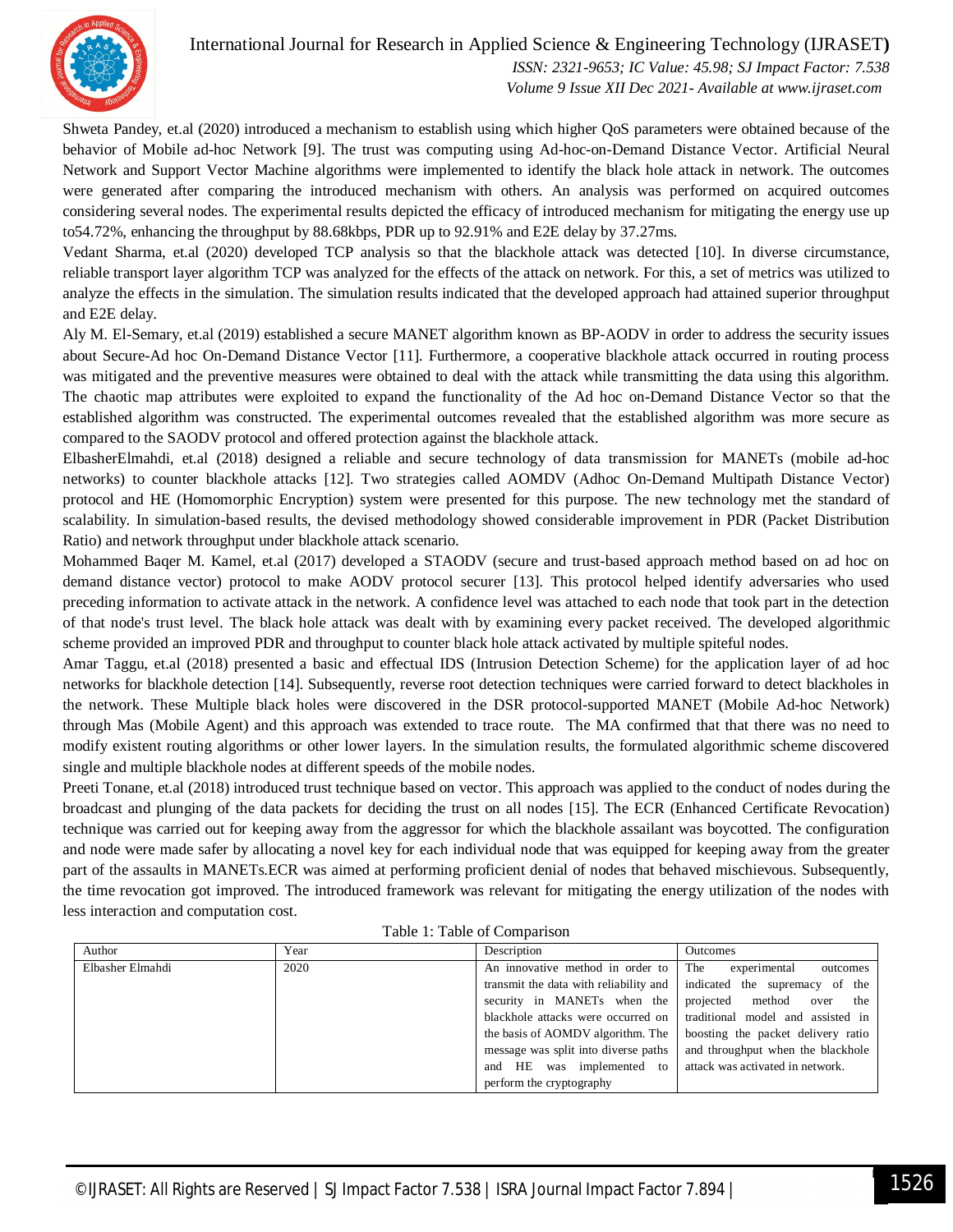

# International Journal for Research in Applied Science & Engineering Technology (IJRASET**)**

# *ISSN: 2321-9653; IC Value: 45.98; SJ Impact Factor: 7.538 Volume 9 Issue XII Dec 2021- Available at www.ijraset.com*

| Sijan Shrestha          | 2020 | The blackhole attack had interrupted<br>the flow of data to mitigate the<br>efficacy.<br>network<br>Thus,<br>an<br>algorithm was suggested on the<br>basis of a technique utilized to<br>change the sequence number of<br>control packets such as the Route<br>Reply Packets of AODV routing<br>algorithm so that the blackhole<br>nodes were detected and the data<br>loss was diminished with the<br>elimination of the route via<br>Blackhole nodes. | The<br>experimental<br>outcomes<br>demonstrated that the suggested<br>algorithm performed effectively in<br>IDS.                                                                                                                                                                                                |
|-------------------------|------|---------------------------------------------------------------------------------------------------------------------------------------------------------------------------------------------------------------------------------------------------------------------------------------------------------------------------------------------------------------------------------------------------------------------------------------------------------|-----------------------------------------------------------------------------------------------------------------------------------------------------------------------------------------------------------------------------------------------------------------------------------------------------------------|
| Shweta Pandey           | 2020 | The trust was computing using Ad-<br>hoc-on-Demand Distance Vector.<br>Artificial Neural Network and<br>Support Vector Machine algorithms<br>were implemented to identify the<br>black hole attack in network.                                                                                                                                                                                                                                          | An analysis was performed on<br>acquired outcomes<br>considering<br>several nodes. The experimental<br>results depicted the efficacy of<br>introduced<br>mechanism<br>for<br>mitigating the energy use up<br>to 54.72%, enhancing the throughput<br>by 88.68kbps, PDR up to 92.91%<br>and E2E delay by 37.27ms. |
| Vedant Sharma           | 2020 | In diverse circumstance, reliable<br>transport layer algorithm TCP was<br>analyzed for the effects of the attack<br>on network. For this, a set of metrics<br>was utilized to analyze the effects in<br>the simulation                                                                                                                                                                                                                                  | The simulation results indicated that<br>the developed approach had attained<br>superior throughput and E2E delay                                                                                                                                                                                               |
| Aly M. El-Semary        | 2019 | A secure MANET algorithm known<br>as BP-AODV in order to address the<br>security issues about Secure-Ad hoc<br>On-Demand<br>Distance<br>Vector.<br>Furthermore,<br>a<br>cooperative<br>blackhole attack occurred in routing<br>process was mitigated and the<br>preventive measures were obtained<br>to deal with the attack while<br>transmitting the data using this<br>algorithm                                                                     | The experimental outcomes revealed<br>that the established algorithm was<br>more secure as compared to the<br>SAODV protocol and offered<br>protection against the blackhole<br>attack                                                                                                                          |
| Elbasher Elmahdi        | 2018 | A reliable and secure technology of<br>data transmission for MANETs<br>(mobile ad-hoc networks) to counter<br>blackhole attacks. Two strategies<br>called AOMDV (Adhoc On-<br>Demand Multipath Distance Vector)<br>protocol and HE (Homomorphic<br>Encryption) system were presented<br>for this purpose                                                                                                                                                | In simulation-based results,<br>the<br>devised<br>methodology<br>showed<br>considerable improvement in PDR<br>(Packet Distribution Ratio) and<br>network throughput under blackhole<br>attack scenario.                                                                                                         |
| Mohammed Baqer M. Kamel | 2017 | A STAODV (secure and trust-based<br>approach method based on ad hoc<br>on demand distance vector) protocol<br>to make AODV protocol securer                                                                                                                                                                                                                                                                                                             | The developed algorithmic scheme<br>provided an improved PDR and<br>throughput to counter black hole<br>attack activated by multiple spiteful<br>nodes.                                                                                                                                                         |
| Amar Taggu              | 2018 | A basic and effectual IDS (Intrusion<br>Detection<br>Scheme)<br>for<br>the<br>application layer of ad hoc networks<br>blackhole<br>for<br>detection<br>Subsequently, reverse root detection<br>techniques were carried forward to<br>detect blackholes in the network.                                                                                                                                                                                  | In the simulation results,<br>the<br>formulated<br>scheme<br>algorithmic<br>discovered single and multiple<br>blackhole nodes at different speeds<br>of the mobile nodes.                                                                                                                                       |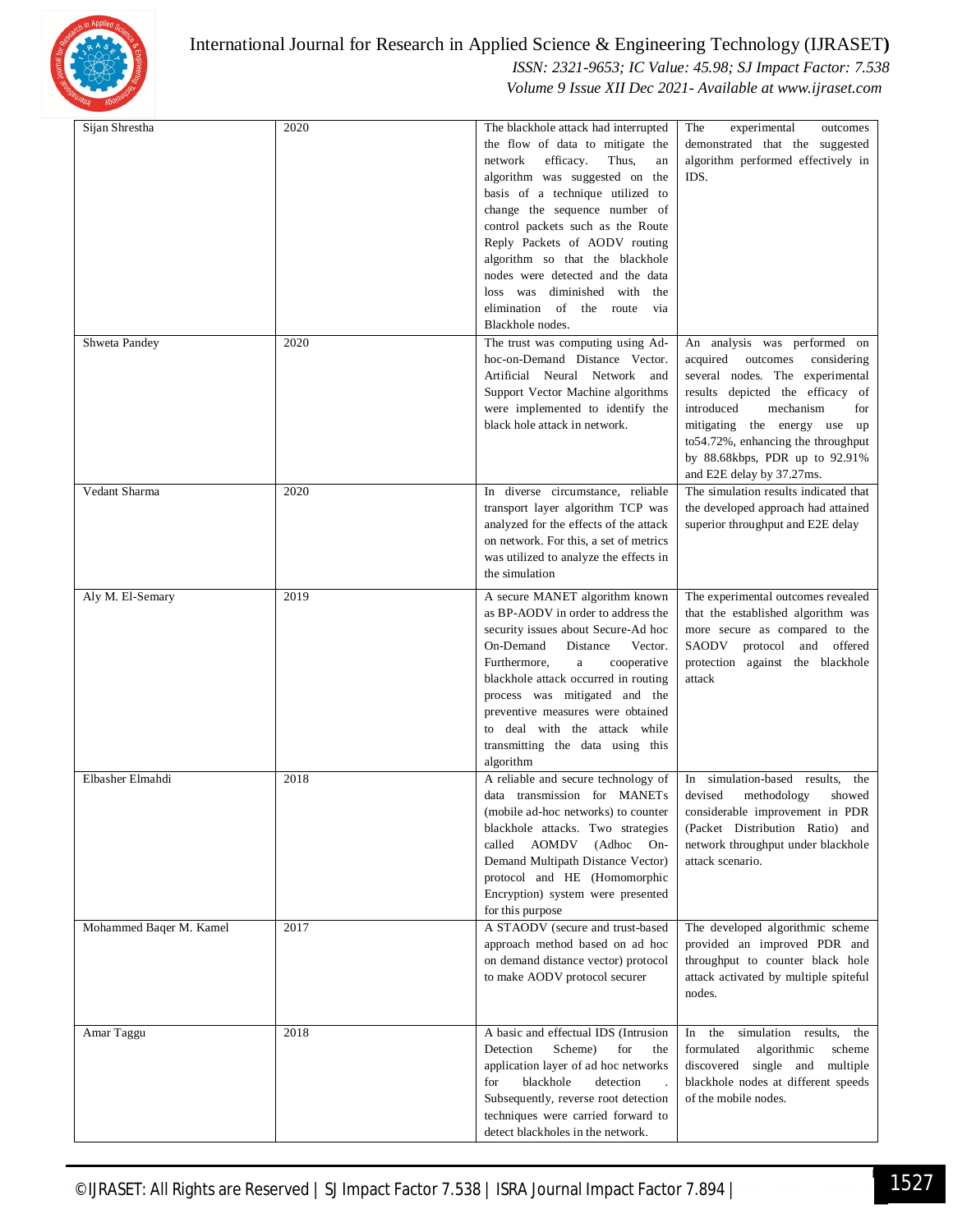

International Journal for Research in Applied Science & Engineering Technology (IJRASET**)**

 *ISSN: 2321-9653; IC Value: 45.98; SJ Impact Factor: 7.538*

 *Volume 9 Issue XII Dec 2021- Available at www.ijraset.com*

| Preeti Tonane | 2018 | This approach was applied to the The introduced framework was         |                                    |
|---------------|------|-----------------------------------------------------------------------|------------------------------------|
|               |      | conduct of nodes during the                                           | relevant for mitigating the energy |
|               |      | broadcast and plunging of the data utilization of the nodes with less |                                    |
|               |      | packets for deciding the trust on all                                 | interaction and computation cost.  |
|               |      | ECR<br>nodes. The<br>(Enhanced)                                       |                                    |
|               |      | Certificate Revocation) technique                                     |                                    |
|               |      | was carried out for keeping away                                      |                                    |
|               |      | from the aggressor for which the                                      |                                    |
|               |      | blackhole assailant was boycotted.                                    |                                    |

## **III. CONCLUSION**

In a nutshell, MANET is a distributed network in which moving nodes have freedom of joining or leaving the network at will. Security is a crucial issue in such networks. The lack of security badly affects the networks' productivity. This research project presents a new methodology to remove or detect a variety of damaging attacks or adversaries from the network. To trace and insulate the affected nodes, a trust-based mechanism has been applied in the network. The various security related techniques to mobile ad hoc network is reviewed in terms of certain parameters

#### **REFERENCES**

- [1] Vaishali Gaikwad Mohite, Lata Ragha, "Security agents for detecting and avoiding cooperative blackhole attacks in MANET", 2015, International Conference on Applied and Theoretical Computing and Communication Technology (iCATccT), Vol. 6, No. 10, pp. 865-870
- [2] Avni Tripathi, Amar Kumar Mohapatra, "Mitigation of Blackhole attack in MANET", 2016, 8th International Conference on Computational Intelligence and Communication Networks (CICN),Vol. 1, No. 27, pp. 119-124
- [3] S. Sivanesh, V.R. Sarma Dhulipala, "Comparitive Analysis of Blackhole and Rushing Attack in MANET", 2019, TEQIP III Sponsored International Conference on Microwave Integrated Circuits, Photonics and Wireless Networks (IMICPW), Vol. 14, No. 6, pp. 207-211
- [4] Guoquan Li, Zheng Yan, Yulong Fu, "A Study and Simulation Research of Blackhole Attack on Mobile AdHoc Network", 2018, IEEE Conference on Communications and Network Security (CNS), Vol. 3, No. 1, pp. 588-593
- [5] Alpana Kumari, Shoba Krishnan, "Analysis of Malicious Behavior of Blackhole and Rushing Attack in MANET", 2019, International Conference on Nascent Technologies in Engineering (ICNTE), Vol. 14, No. 25, pp. 293-297
- [6] Ali Hameed, Alauddin Al-Omary, "Survey of blackhole attack on MANET", 2019, 2nd Smart Cities Symposium, Vol. 2, No. 18, pp. 80-85
- [7] ElbasherElmahdi, Seong-Moo Yoo, Kumar Sharshembiev, "Secure and reliable data forwarding using homomorphic encryption against blackhole attacks in mobile ad hoc networks", 2020, Journal of Information Security and Applications, Vol. 11, No. 9, pp. 676-682
- [8] Sijan Shrestha, Ranjai Baidya, BivekGiri, Anup Thapa, "Securing Blackhole Attacks in MANETs using Modified Sequence Number in AODV Routing Protocol", 2020, 8th International Electrical Engineering Congress (iEECON), Vol. 15, No. 1, pp. 352-357
- [9] Shweta Pandey, Varun Singh, "Blackhole Attack Detection Using Machine Learning Approach on MANET", 2020, International Conference on Electronics and Sustainable Communication Systems (ICESC), Vol. 6, No. 23, pp. 398-403
- [10] Vedant Sharma, Renu, Tanu Shree, "An adaptive approach for Detecting Blackhole using TCP Analysis in MANETs", 2020, 2nd International Conference on Data, Engineering and Applications (IDEA), Vol. 15, No. 20, pp. 404-408
- [11] Aly M. El-Semary, Hossam Diab, "BP-AODV: Blackhole Protected AODV Routing Protocol for MANETs Based on Chaotic Map", 2019, IEEE Access, Vol. 1, No. 19, pp. 753-758
- [12] ElbasherElmahdi, Seong-Moo Yoo, Kumar Sharshembiev, "Securing data forwarding against blackhole attacks in mobile ad hoc networks", 2018, IEEE 8th Annual Computing and Communication Workshop and Conference (CCWC), Vol. 4, No. 25, pp. 267-272
- [13] Mohammed Baqer M. Kamel, Ibrahim Alameri, Ameer N. Onaizah, "STAODV: A secure and trust-based approach to mitigate blackhole attack on AODV based MANET", 2017, IEEE 2nd Advanced Information Technology, Electronic and Automation Control Conference (IAEAC), Vol. 10, No. 2, pp. 825-829
- [14] Amar Taggu, Abhishek Mungoli, Ani Taggu, "ReverseRoute: An Application-Layer Scheme for Detecting Blackholes in MANET Using Mobile Agents", 2018, 3rd Technology Innovation Management and Engineering Science International Conference (TIMES-iCON), Vol. 14, No. 17, pp. 577-582
- [15] PreetiTonane, Sachin Deshpande, "Trust Based Certificate Revocation and Attacks in MANETs", 2018, Second International Conference on Inventive Communication and Computational Technologies (ICICCT), Vol. 21, No. 9, pp. 754-760